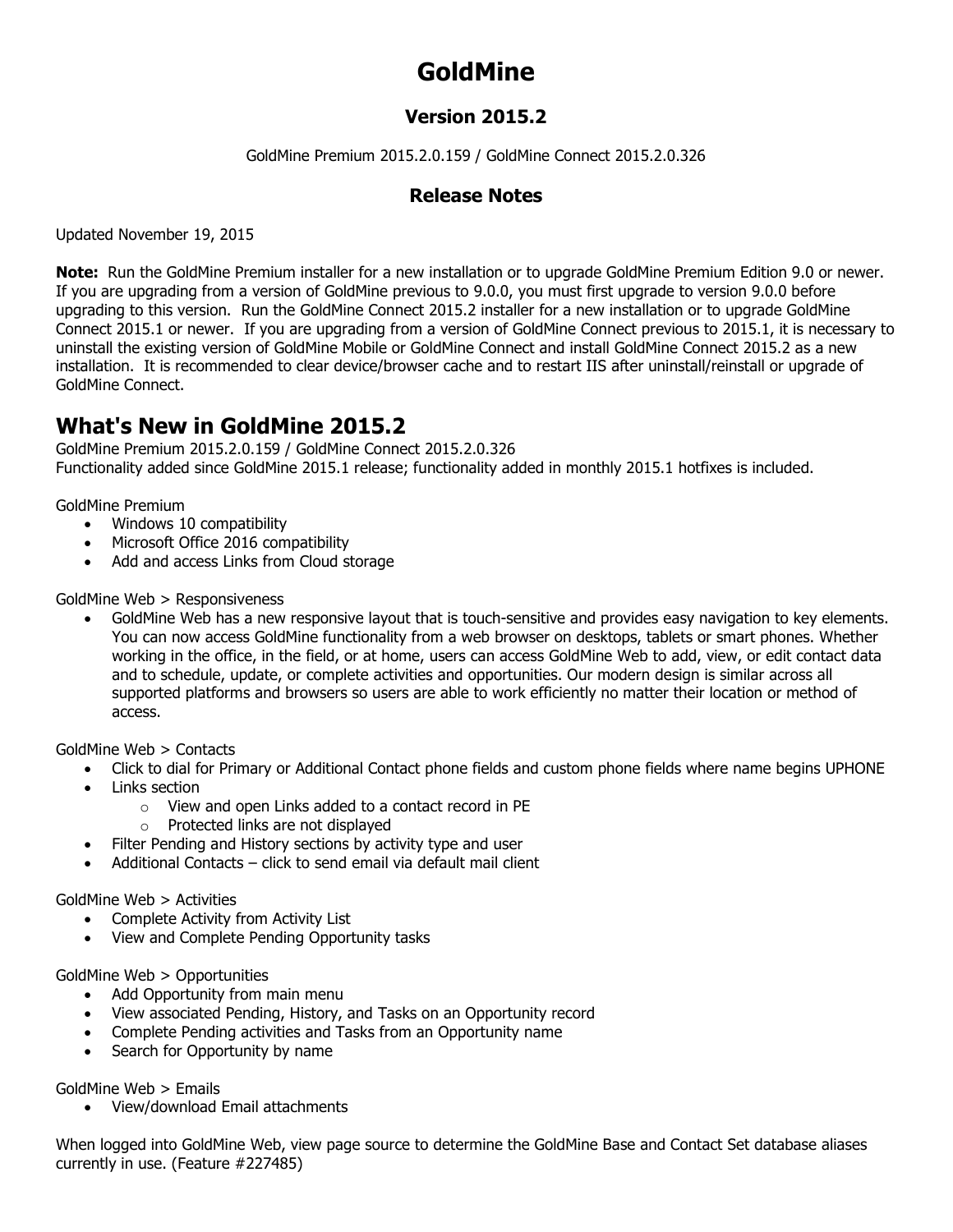## **What's Changed in GoldMine 2015.2**

Changes made since the GoldMine 2015.1 release; changes made in monthly 2015.1 hotfixes are included.

GoldMine Web

- Contact Search uses the operator 'begins with' instead of 'contains'.
- On Contact list, Company field does not link to primary website.

Diagnostic logs for GoldMine Plus for Microsoft Office (Word and Excel) are now user specific. To enable logging: 1. Open the appropriate location to create folder and file for logging:

a. Enter %appdata% in Windows Explorer address bar

OR

- b. browse to user's appdata folder typically C:\Users\<username>\AppData\Roaming
- 2. Create folder GoldMine
- 3. In the GoldMine folder, create new text file and name to OfficeLink.log (verify there is not a hidden .txt extension)
- 4. Launch GoldMine and Office to gather logs as needed.
- 5. Once troubleshooting is complete, delete the GoldMine folder and OfficeLink.log

#### **What's Fixed in GoldMine 2015.2**

Issues addressed since the 2015.1 release; issues addressed in monthly 2015.1 hotfixes are included.

| Issue<br><b>Number</b> | <b>Title</b>                                                                                                   |
|------------------------|----------------------------------------------------------------------------------------------------------------|
| 135279                 | Some emails are duplicated when retrieved into GoldMine                                                        |
|                        | NOTE: Following upgrade, one copy of emails displaying this behavior will be retrieved. This copy should not   |
|                        | be deleted as it will be seen on further retrieval attempts and will prevent the download of more duplicate    |
|                        | copies.                                                                                                        |
| 202285                 | When an instance of a recurring activity synced between Outlook and GoldMine is edited in Outlook after        |
|                        | being completed in GoldMine, a new instance of the activity for the same date/time is created in GoldMine on   |
|                        | next sync from Outlook to GoldMine.                                                                            |
| 203231                 | When in a detail tab, editing or creating new, when clicking the INFO tab, the dialogue box flickers, the      |
|                        | recently viewed items flicker and also other non-GoldMine applications                                         |
| 204454                 | Syncing Contacts with Outlook will only sync the first 35 characters of an email address from Outlook to       |
|                        | GoldMine.                                                                                                      |
| 215128                 | When scheduling or Completing activities, the Tab view and the recently viewed list will refresh causing a     |
|                        | performance degrade.                                                                                           |
| 215322                 | Mobile and WEB not working when GoldSync or other 3rd party GoldMine related services are setup and            |
|                        | running as a service and started prior the IIS                                                                 |
| 217078                 | Basic functions such as typing or copy/paste into Microsoft Word or Excel are locking up on Terminal Server    |
|                        | environment with the Office Link active                                                                        |
| 218095                 | If a file is open on a workstation it will not sync using GoldSync, File cannot be compressed                  |
| 219095                 | When creating an email in Outlook and actively set to link to Primary Contact: and then back to Not Linked     |
|                        | >> a .Net error appears 'Object not set to an instance of an object'                                           |
| 220719                 | [GMME] Unable to link a contact to an activity as the contact list only shows blank row or the top 100 contact |
|                        | records in the database (and no data available when searching for an existing contact)                         |
| 220802                 | [GMME] Searching for a contact in the "Add Contact" section of an activity returns no results                  |
| 221585                 | Text\HTML; Charset UTF-8 emails are displaying corrupt when downloaded into GoldMine.                          |
| 224575                 | remove the company name hyperlink in GoldMine WEB once a record does have a primary web site                   |
| 224911                 | Update "FrontRange Community" in GMPE Help menu                                                                |
| 224949                 | Update "GoldMine Online" in GMPE Help menu                                                                     |
| 224965                 | [GMWEB] After clicking sign in you are sometimes redirected to GMME and username/password are seen in          |
|                        | address bar                                                                                                    |
| 225212                 | GMWEB - Provide Action icons in the ACTIVITIES >> Activity list. Provide a possibility to edit AND complete    |
|                        | the Activity from there                                                                                        |